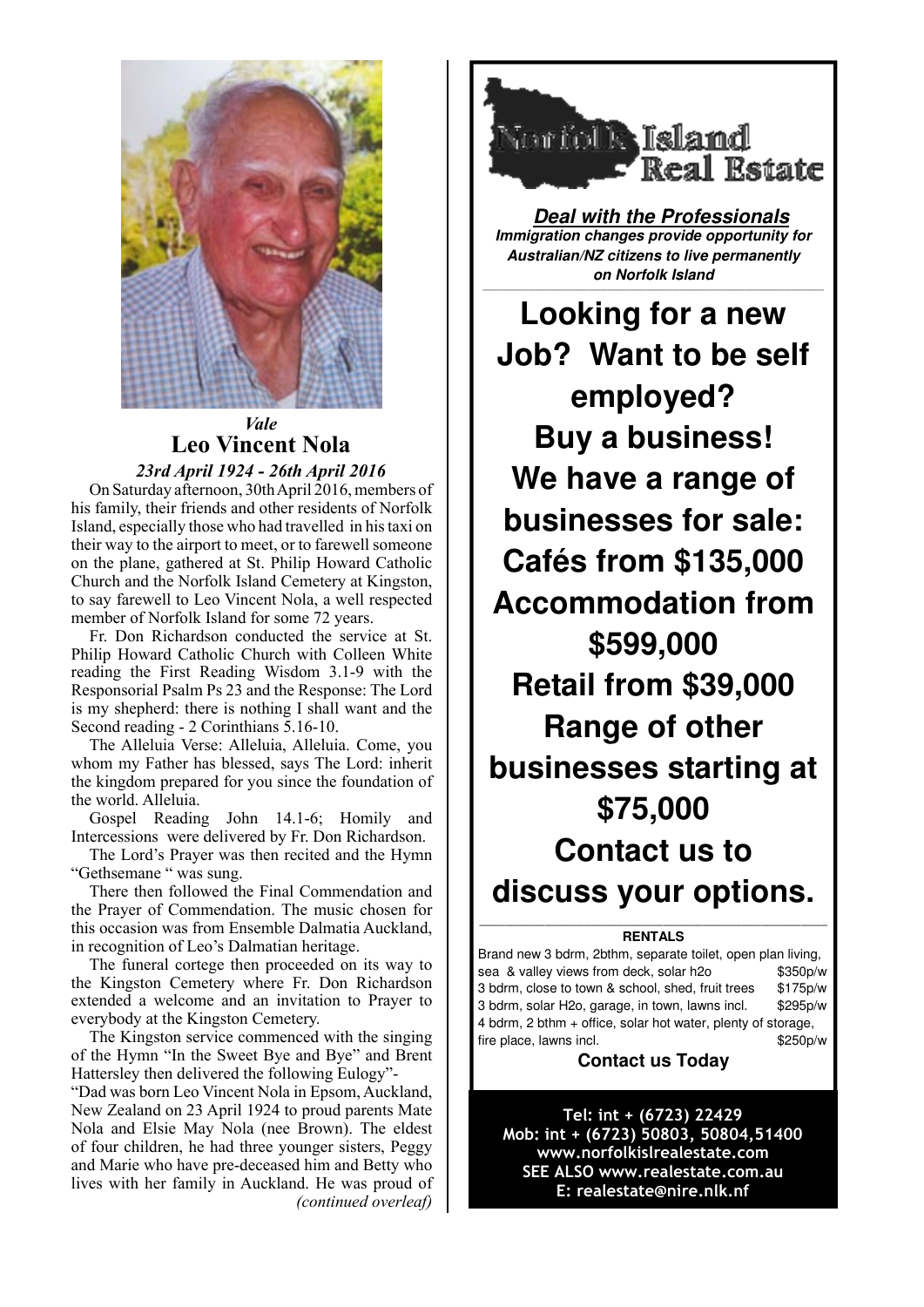### *Leo Vincent Nola - continued*

 his heritage. His Dad being Dalmatian and Mum being Irish. He had also been part of a Dalmatian band in Auckland playing the double bass. Perhaps it was the extended family and community upbringing that he had that helped him to fit in and feel at home here on Norfolk.

After schooling in Auckland he joined the military. First the Army then the Air Force and it was with the Air Force that he served in the Pacific which eventually brought him to Norfolk in approximately 1944. After the war he stayed and then married Mum, Pamela (Et) Christian. All four of the offspring are here today together with many of his eight grandchildren and fourteen great grandchildren. At this time he bought the first of a succession of taxis he drove for the next  $25 + \text{years}$ . The vehicle that has lead the procession today, has been proudly driven by Ralph Holloway, one of his fellow taxi drivers. This was Dad's first taxi back in 1947. Leo McCoy was another of his taxi colleagues.

After he and mum separated, he married Joan with whom he set up Nola Stamps. During this period he also worked at Burns Philp in Burnt Pine and still drove the taxi part time. He continued to operate the stamp shop and chauffeuring when needed until his licence was taken off him. A lot of you may have noticed that the average speed on the island dropped after this happened!

During the 1960s Dad served on the Norfolk Island Council (which he always called "The Goon Show"!) and also became a founding member of the Norfolk Island Lions Club.

He would have touched the lives of many of you in various ways. Driving families around, playing cards, his dancing skills, his driving skills...he was a bit of a lead foot, his endless supply and love of jokes...he was still telling them to the end, his colour blindness, his love of socialising...Dad loved a party, he enjoyed White Oaks.

Dad didn't like the cold weather, this is part of the reason why he came to Norfolk. As a renowned food lover, he didn't enjoy avocados, sauce or condiments but wouldn't baulk at them if already included in the recipe! He wasn't keen on water whether it be in the ocean, a pool or in his wine glass! He loved his food, he loved his red wine and the odd flutter at the TAB. But most of all he loved his family and he would have been overwhelmed with today.

On behalf of the family present today and those who could not be here and the many whose lives he played a special part in we would like to thank Shane and the grave diggers, the wreath makers, Jodie Williams and Photopress for the program, Milton for the PA, the Uke Band, Sue and Kissard for all their help, close family friends, Fr. Don Richardson, all the people who have offered or given help and assistance through recent times and well-wishers. A special thank you to Dr. Bob and the hospital staff. Dad was a little apprehensive with his new environment last year but soon realised that he was part of yet another caring family. And I quote, he called the hospital "The best hotel ever"!

The assembled members of the Norfolk Island

R.S.L. then paid their tribute to their comrade Leo and this was followed by the following Tribute recited by Leo's Great-grand daughter Telania Schmitz:-

*"All our special memories All our special moments too Always in my heart Grandad Remember me and you.*

*I know it hurt you It hurt me too But now that you're gone All I know is I miss you.*

*Dida you were many things Our Grandad most of all Your mind was strong, your heart was kind And those legs were oh so tall!*

*You always made us smile You loved to make us laugh You loved food and wine and funny jokes You always drove too fast! There are stories we still laugh about Your appetite – oh my gosh! And that you could never work your mobile phone And how your teeth went through the wash!*

*You were there for so long Dida I never thought you would leave I really thought you had Another year up your sleeve.*

*I know you loved me And I still love you So I'm trying to be strong Just for you.*

 *The day you left us Was the saddest day of my life I still remember sitting at home Crying all day and night.*

*But I'm glad your body's out of pain And I hope that heaven's fine I hope the music's right for dancing And I hope they have good wine!*

*And I just want to tell you That you're always in my heart Even though I still cry I know we're not apart.*

*So rest easy now Big Buddy You've lived an amazing life You will always be remembered And your soul will never die."*

*(continued overleaf)*